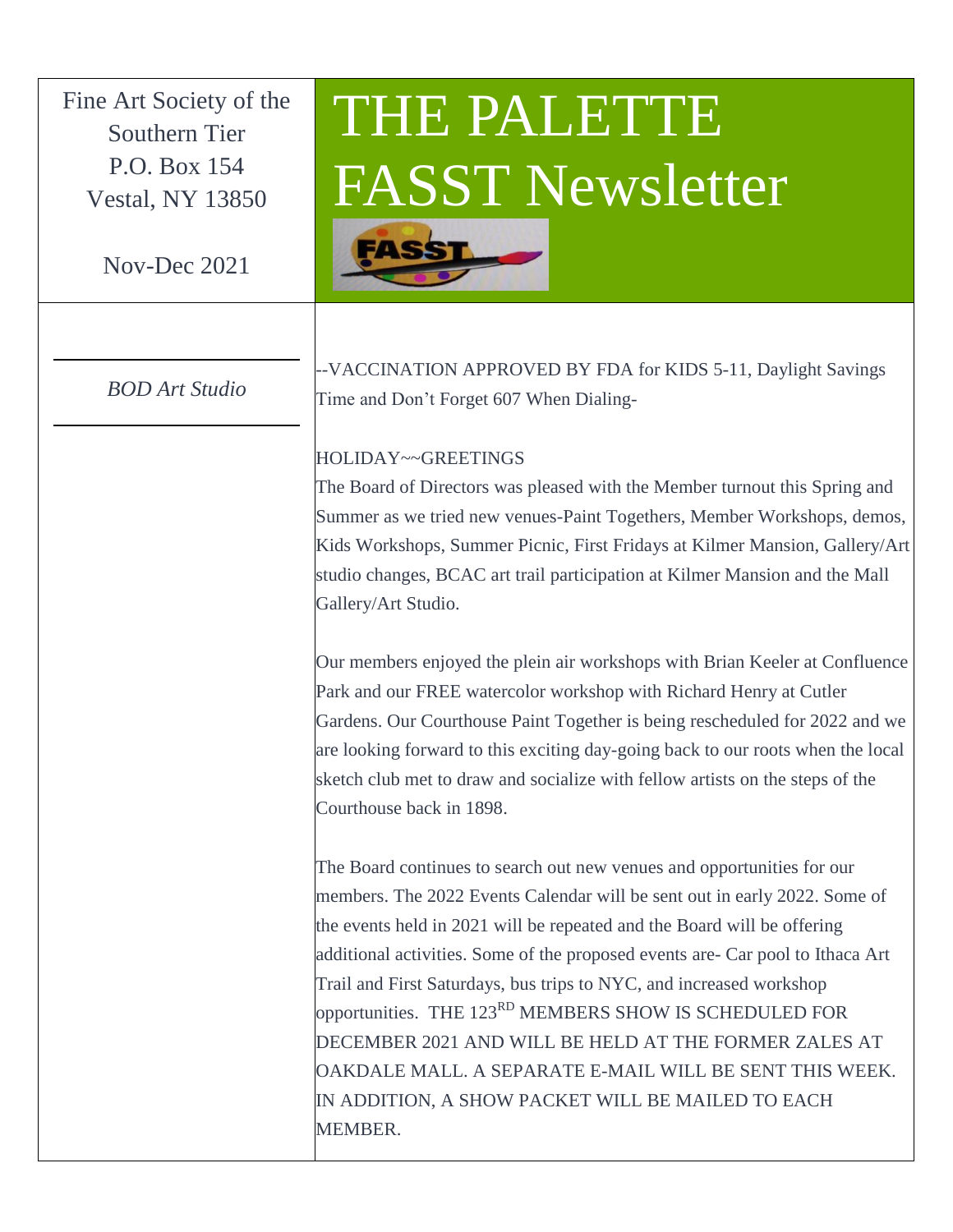| <b>ADDITIONAL INFO</b> | Due to COVID, the Board extended the terms of Jan Wood, Mark Green,<br>Donna Cheresnowski and Scott Stevens to 12/1/2021.                                                                                                                                                                                                                    |
|------------------------|----------------------------------------------------------------------------------------------------------------------------------------------------------------------------------------------------------------------------------------------------------------------------------------------------------------------------------------------|
| <b>AND EVENTS</b>      | Board Election information will be sent out under separate cover.                                                                                                                                                                                                                                                                            |
|                        | -- Sincerely, Janice L. Wood, President, Board of Directors                                                                                                                                                                                                                                                                                  |
|                        |                                                                                                                                                                                                                                                                                                                                              |
|                        | <b>WELCOME NEW MEMBERS</b>                                                                                                                                                                                                                                                                                                                   |
|                        | John Kapral, Reda Abdelrahman Ismail, Qahhara Griffin                                                                                                                                                                                                                                                                                        |
|                        | <b>EVENTS</b>                                                                                                                                                                                                                                                                                                                                |
|                        | <b>November Events</b>                                                                                                                                                                                                                                                                                                                       |
|                        | 11/5-12/30 - FASST Members in BCAC Member Show.<br>$\bullet$<br>11/5-First Friday at Kilmer Mansion 5-7:30 pm<br>$\bullet$<br>11/6 Kids Workshop- Center Court, Oakdale Mall. Noon-2pm<br>$\bullet$<br>11/13- demo with Kathy Smith to be rescheduled for 2022.<br>$\bullet$<br>11/21- Holiday Show at Kilmer to be rescheduled<br>$\bullet$ |
|                        | <b>December Events</b>                                                                                                                                                                                                                                                                                                                       |
|                        | 12/3-First Friday-Kilmer Mansion 5-7:30pm<br>12/4-KidsArts/Crafts Oakdale Mall noon-2pm<br>$\bullet$<br>12/12 Paintw/Kathy, 1- hour sessions, 1-5pm<br>$\bullet$<br>12/18-Kids Arts/Crafts Oakdale Mall 12-2<br>$\bullet$                                                                                                                    |
|                        |                                                                                                                                                                                                                                                                                                                                              |

2